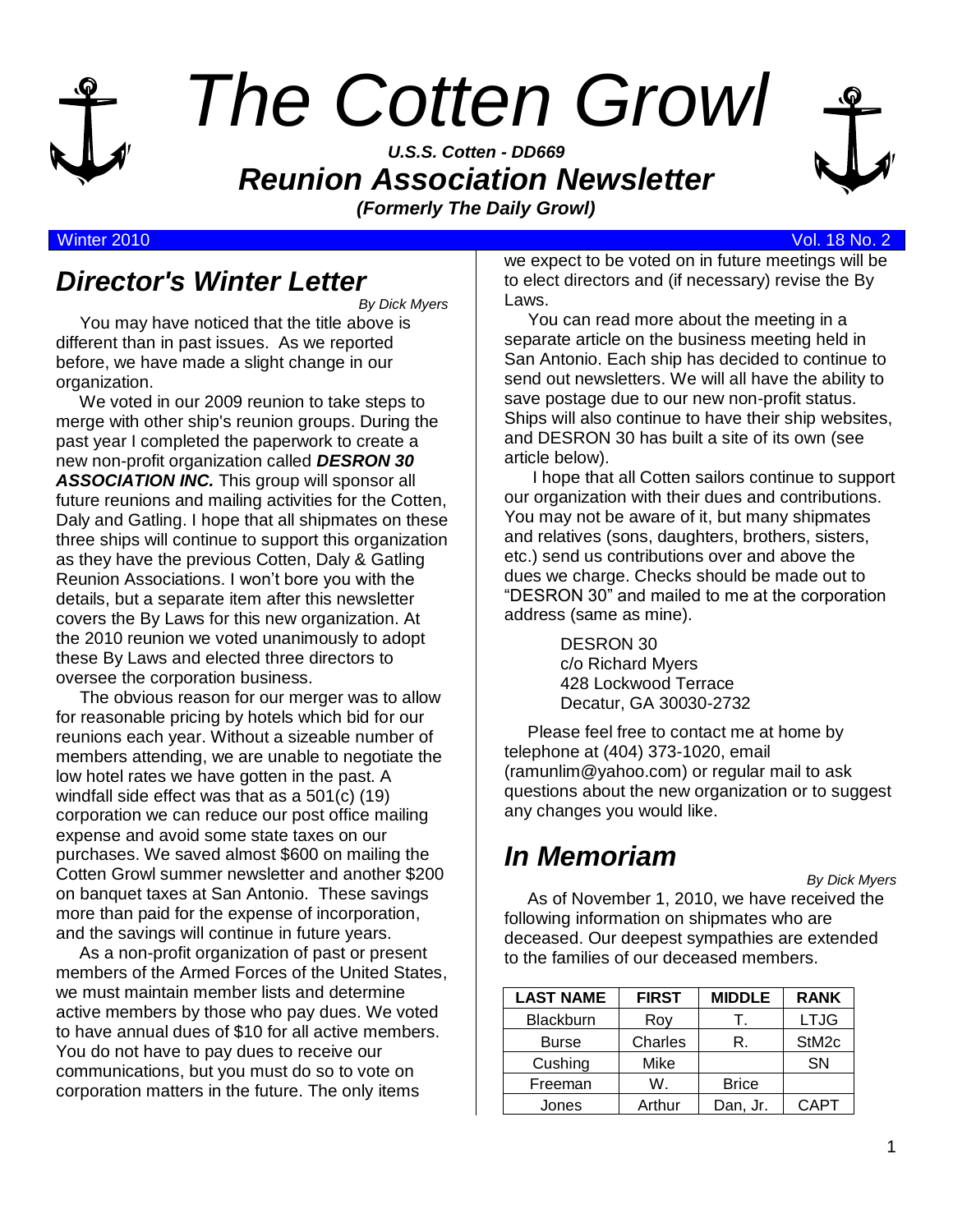| <b>LAST NAME</b> | <b>FIRST</b> | <b>MIDDLE</b> | <b>RANK</b>     |
|------------------|--------------|---------------|-----------------|
| Lanois           | Rene         |               | EN <sub>3</sub> |
| Lesperance       | Richard      |               |                 |
| Muller           | Carl         |               | S <sub>2c</sub> |
| Offutt           | Ollie        | Jr.           |                 |
| <b>Sanders</b>   | Bobby        | G.            |                 |
| Shotwell         | Charles      | R.            | S <sub>2c</sub> |

### *Tucson, AZ, Here We Come!*

*By Dick Myers*

Next year (2011) the reunion will be held in late September in Tucson, AZ. Details are being finalized and more information will be provided with the Spring newsletter. The host for the reunion will be Dennis Holt from the USS Gatling.

#### *2010 Reunion Attendees*

*By Dick Myers* 

 The following members attended the 2010 reunion held at the El Tropicano Hotel in San Antonio, TX. This was the same hotel where the U.S.S. Cotten held their reunion in 2003. Back then, it was known as the Four Points Sheraton Hotel.

| Joyce & Tim            | Ahles         |
|------------------------|---------------|
| <b>Blainetta</b>       | Barnes        |
| John                   | <b>Bielot</b> |
| Essie                  | Bowman        |
| John                   | Brady         |
| Martha & Wallace       | Crisp         |
| Evelyn                 | Cuda          |
| Carl                   | Duncan        |
| Rita                   | Fairchild     |
| J.D.                   | Hatfield      |
| <b>Bill &amp; Lois</b> | Kenney        |
| Betty                  | King          |
| Charlotte & Don        | Lamont        |
| Wanda                  | Lewis         |
| Paul                   | Marcucci      |
| Bev & Tony             | Marzola       |
| Betty & Dick           | <b>Myers</b>  |
| Shirley & Tony         | Opperman      |
| Barbara & James        | Rabbitt       |
| Deborah & Eugene       | Redman        |
| Joe & Trudy            | Sbarro        |
| Marie                  | Siebecker     |
| Ed & Yoshiko           | Thornton      |
| Myra & Philip          | Toconita      |

Angelo, John, & Michael Urato Deborah White Linda Williams John Yeater

## *Reminder: Website*

*By Dick Myers*

 For those members who have access to the internet, you now can access DESRON 30 by means of the URL "desron30.org". On that site you will have access to information about the ships. The public will be able to view our site and see the various ships' websites. They also will have the ability to communicate with us on the website. This will allow input of changes such as new members who find us, changes in status of present members and even deaths of former shipmates.

 This website is available for you to see now. For members, one nice feature will be to have the ability to continuously update contact information for all members. You will be able to input changes for your own personal information using the website input. In order to maintain privacy, we have provided password protection to avoid having this information available to the general public (insurance salesmen, etc.)

 Therefore to see contact information on any ship personnel, you will have to enter a user name and password. The user name is the ship name (cotten, daly or gatling) and the password for all ships is "\*\*\*\*\*\*". This password will be changed whenever necessary to protect the members' privacy.

# *Sunshine Corner*

*By Jean Killian*

 If you know of any U.S.S. Cotten member or spouse who is ill or recuperating, please contact Jean Killian and we'll get a card out to them.

#### **Newly Found Members** *By Dick Myers*

Patrick K. Baker Plainwell, MI John J. McGarvey Yonkers, NY Early McMullen Center Hill, FL Roy K. Paxton Lakeland, FL Willie (Billy) Purcell Conyers, GA Raymond Rader Indianapolis, IN Eugene Sadler Montgomery, AL Burley Sharbaugh Silverdale, WA Don Smith Boring, OR

Joseph C. Garren Hendersonville, NC Michael Lisi **Altamonte Springs, FL**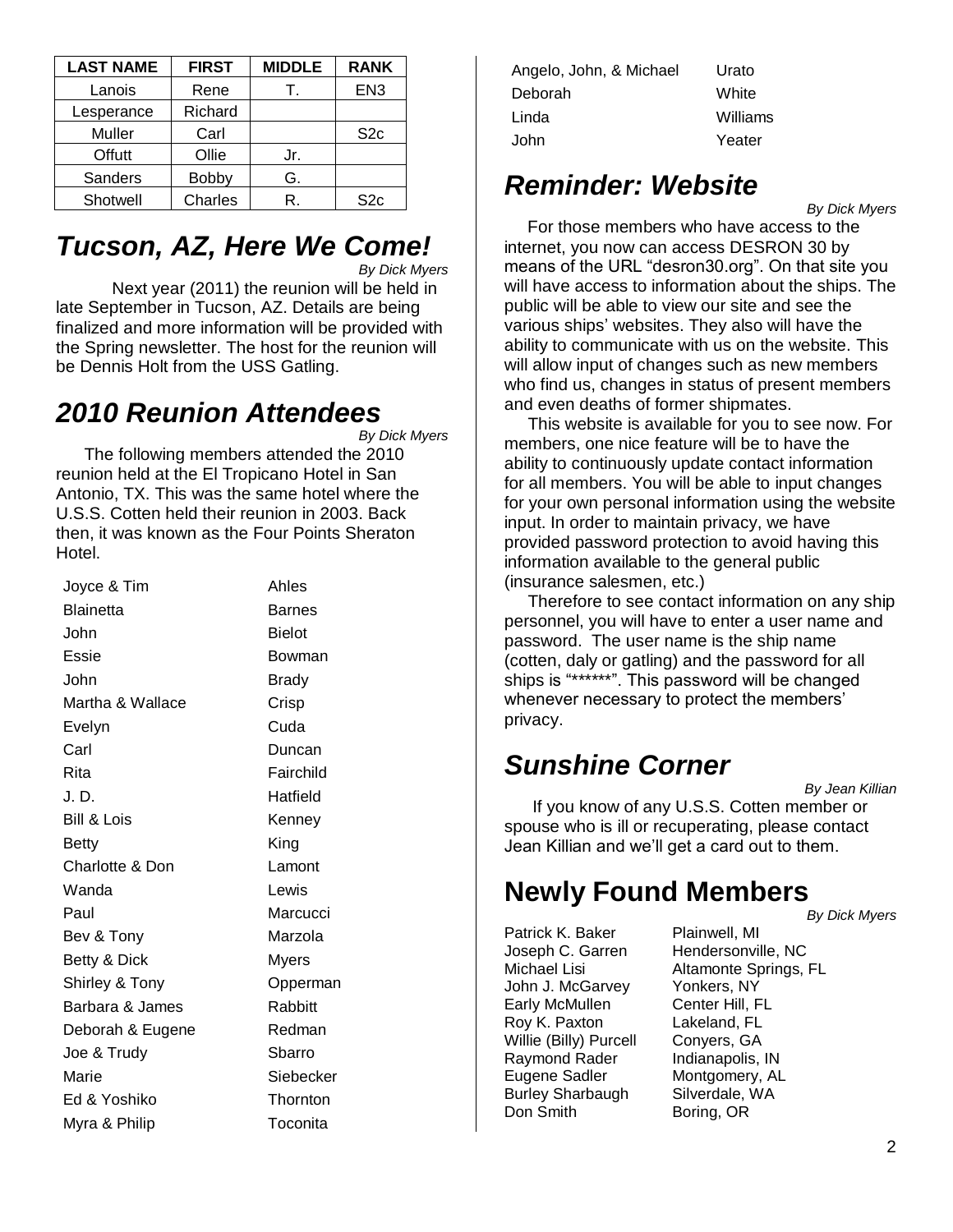Chester W. Strong Hemphill, TX A. J. Tereba Van Nuys, CA Robert Williams Berwick, PA

#### *2010 Business Meeting Minutes*

*By John Bielot*

**DESRON 30 Reunion Association Annual Meeting Minutes Wednesday, September 15, 2010 El Tropicano Hotel, San Antonio, TX**

 The meeting was called to order at 9:07 AM in Monte Carlo Room A at the El Tropicano Hotel located in San Antonio, TX, by President Dick Myers.

#### **Old Business:**

 There was a short delay starting the meeting as the hotel was making copies of the bylaws so that they could be distributed.

 President Myers took the trouble to incorporate the group. He explained that to incorporate, you have to go to the state and register, file various forms and other legal material and have directors. We are now a corporation called, "DESRON 30 Association Inc." Then he filed with the federal government as a non-profit veterans' organization, just like the VFW. The only difference is that he did not file for the more complicated entity which would allow for people give us money as a tax deductable contribution. That involves a very significant amount of additional paperwork. So, donations made to the group will just go into the bank in the group's account, but you can't use it as a tax deduction.

 So now when the newsletter is sent, we can save a significant amount of money. President Myers found a mailing house that does work for non-profit groups and saved approximately \$600 for the most recent mailing for the Cotten Spring 2010 newsletter. The cost was approx. \$800, where it would have been approx. \$1,400 if we did it ourselves. They are located in Pennsylvania and they hire handicapped people to do the work. All he did was e-mail the files that the Newsletter Editor (John Bielot) assembled and a current mailing list. They printed the hard copies, collated them, stapled them, stuffed the envelopes, addressed them and mailed them.

 The fee to incorporate was approximately \$426. Additionally, because of our non-profit status, we saved approx. \$200 in taxes with the hotel for the banquet. President Myers just had to apply to the state of Texas for a non-profit exemption, and then provide a copy of the exemption letter to the hotel.

 These savings will continue in future years. President Myers spoke with Dennis Holt and we expect to do all the printing for all the ships' newsletters this way. We'll probably have two mailings a year, which is what the Cotten has been doing previously.

 Next he explained the law. The law is that you must incorporate in a state. It can be any state; it does not have to be Delaware. You go to the state house, get the forms and register. Since he lives in GA, it seemed logical to him to incorporate in GA. There's no tax advantage to incorporate anywhere else. We are now a GA corporation. That means if we want the tax exemption in Texas, we need to file paperwork in Texas to get recognized. Not every state recognizes every other state.

 Part of the rules for the corporation is that 75% of the members must be either active or former military members. Reports need to be made to the federal government annually. As long as we don't exceed \$25,000 in savings in our bank account, the report is fairly simple and can be made on-line using the internet. President Myers also needs to report to the state of Georgia who the officers and directors are.

 That being said, the first item on the agenda was - do you all agree that we become a non-profit corporation? A motion was made and seconded, and the motion passed.

 In Georgia you have to have two incorporators and three directors. Betty and Dick Myers are the incorporators, and Betty and Dick Myers and Dennis Holt are the directors.

 Then President (now Director) Myers said we did not want to ignore the WW2 shipmates. He wanted to recognize the WWII members were in attendance. There were three present: **Wallace Crisp, Carl Duncan, and Don Lamont.**

 In WWII, the Cotten was in DESRON 50. The Gatling, the Cotten, and the Bronson were in Division 99, which was part of DESRON 50. For the WWII members, the new organization could have been DESRON 50, but since the vast majority of the members remaining are from the Korean war, and the Navy evolved us into DESRON 30, it was decided to use the DESRON 30 name. When the ship was re-commissioned in 1951, the new organization was named DESRON 30.

 We (DESRON 30) now have a website, which will become more user friendly as more work is done on it. There are links on it to each of the ships' websites. We presently have three ships that are part of the DESRON 30 organization. The other